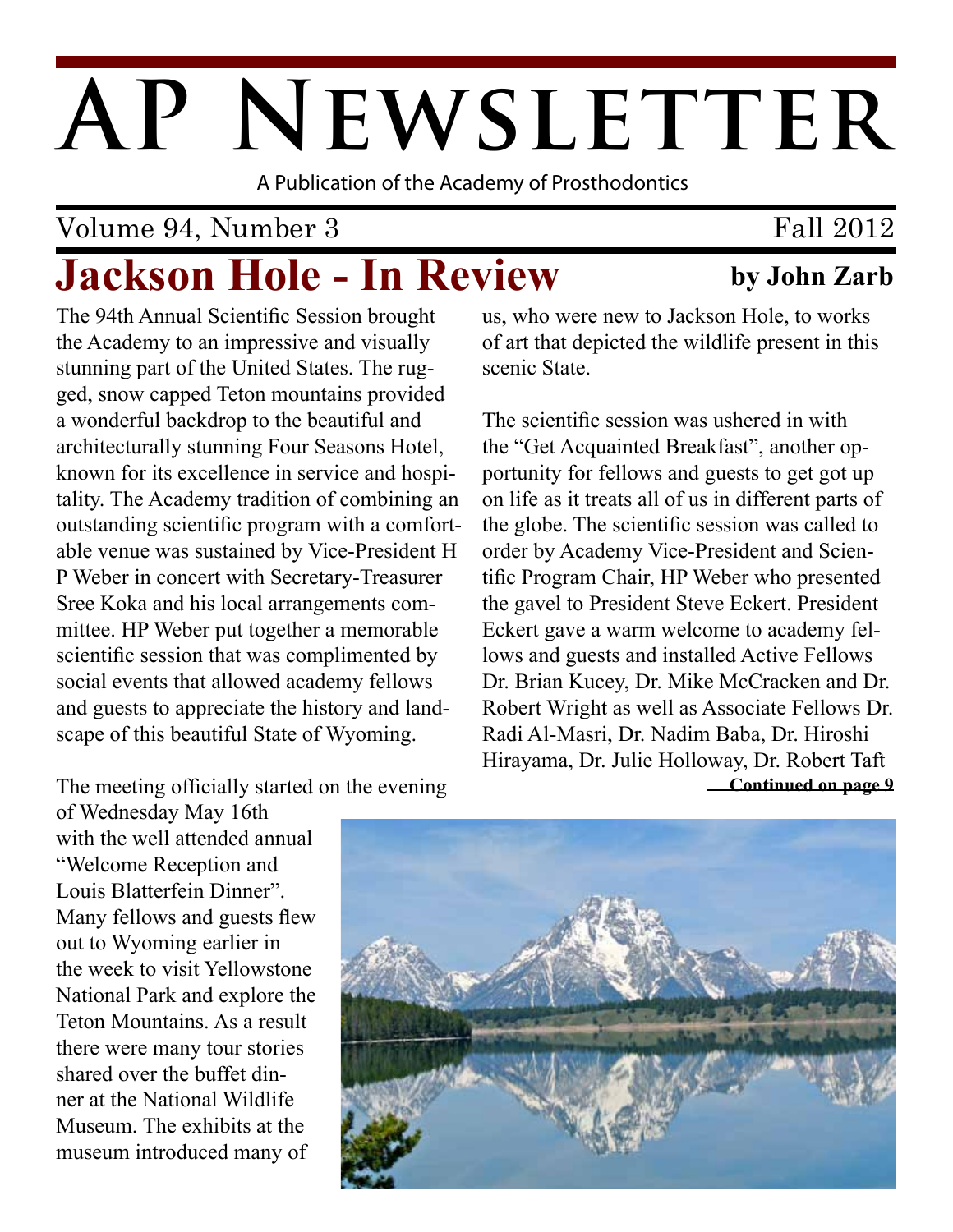# **Guest Editorial**



# **Size Really Matters……Prosthodontic Rescue Squad is Called**

The concept of "size matters" relates to many different things in the world of prosthodontics and beyond. It relates to the size of implants needed to support restorations, it relates to the size of major connectors of partial denture frames, it relates to size of interproximal connectors when we fabricate fixed partial prostheses and also relates to the size of denture bases and their potential retention. Size matters also makes

a difference in other parts of life and not that long ago the concept came to be very important as it relates to members of the Academy. A group of us were touring Yellowstone National Park in advance of the recent annual meeting of the academy. This group included Dr. Carlo Ercoli, Dr. Antonio Bello, Dr. Francine Albert, Dr. Keith Ferro, Dr. David Chvartzsaid, and me. We stayed at the Yellowstone Lake Hotel where we met up with Larry and Gitta Green who were also touring the park. Little did we know that we were up for

some interesting adventures while we took in the incredible vistas that this park has to offer. On one of our outings we visited the lower rim of the Grand Canyon of Yellowstone. What a beautiful view of the Yellowstone River and the cliffs that are reminiscent of the Grand Canyon. While there, we took many photographs of the sites as well as of each other. Being at the photo op point of this area we continued to take photos and noticed that a photographer (not with our group) had jumped over the rock fence and had perched himself and a tripod camera at the very edge of the cliff so he could take

# VOLUME 94, NUMBER 3 2012 AP NEWSLETTER

### **by Izchak Barzilay**

unobstructed photos of the river and the falls. Needless to say, we got a little nervous about this and wondered why anyone would do such a thing.

In the blink of an eye this fellow disappeared. He was no longer standing with his camera. He had slipped and was holding on backward to some rock outcroppings about 15 feet below

**Continued on page 3**

#### **AP Newsletter Editor Brian Fitzpatrick**

12th Floor, King George Tower 79 Adelaide Street Brisbane QLD Australia +617 3223 5000 brianfitz@bohdental.com.au



**Secretary-Treasurer Dr. James Taylor**

*Administation Office* **RES 4425 Cass Street, Suite A San Diego, CA 92109 1 (858) 272-1018 Email: ap@res-inc.com**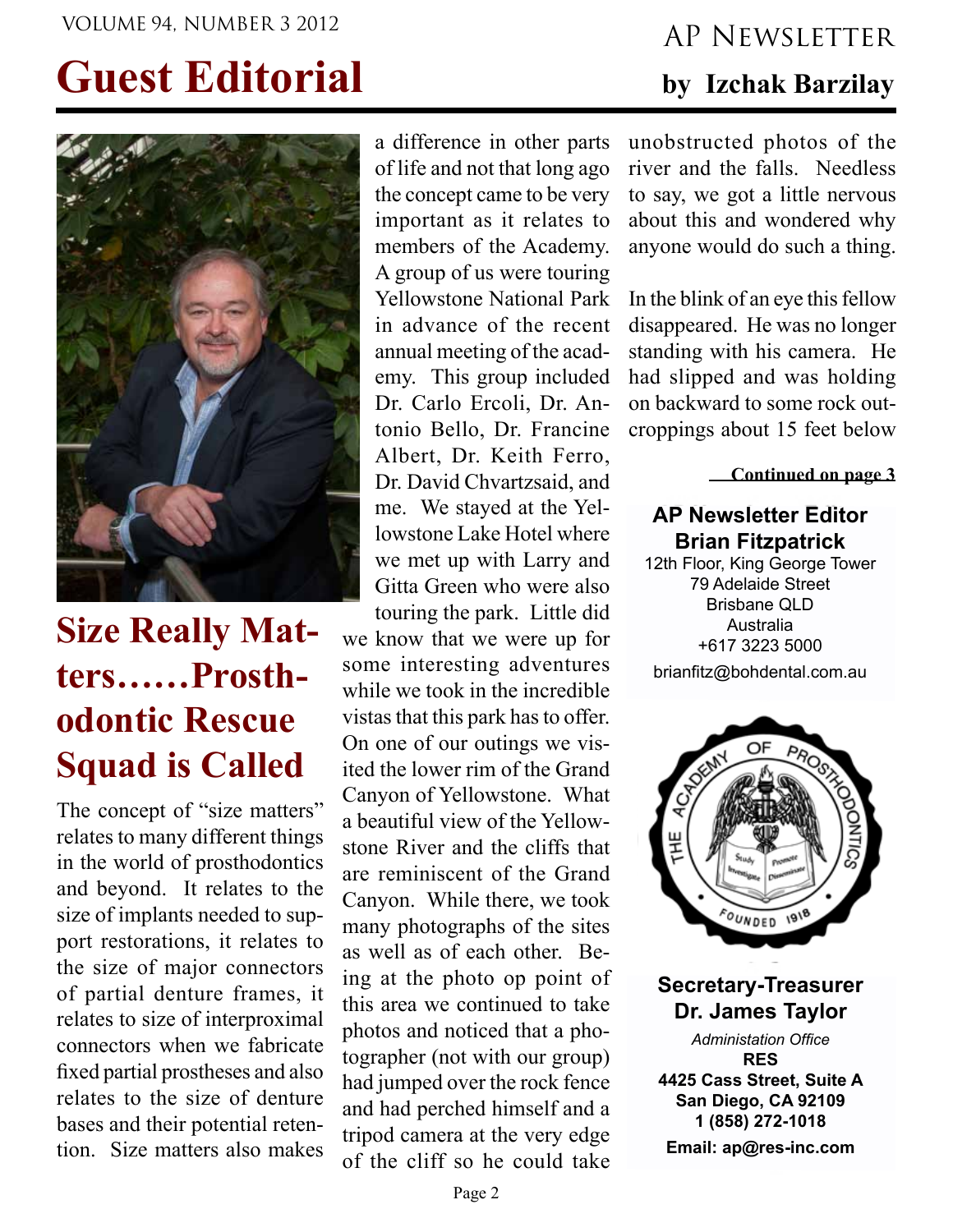#### **Guest Editorial continued: Size Really Matters Continued from page 2**

where we were. The cliff face was made of loose rock and it looked like he was slipping more and more down the cliff. This is when the Prosthodontic Rescue Squad was called into action. 1. Gitta Green called the park service and 911 to report what was happening. 2. I started to tear apart the photographer's camera backpack to use his straps as an aid to help him back up the cliff. 3. Not having any ropes available, Dr. Ercoli instructed us to remove our belts and they were all hooked together to make a long rescue rope. This leather based rope was lowered down to the photographer but was not deemed long enough. This is when he turned to me and said, "Get your belt off and give it to me!" I of course did as told and once it was added to the previously formed leather rope, the rope was lowered and it lay directly on his chest. The

photographer grabbed the belts and was able to turn himself around so that he was now facing the cliff. He used the straps to help get him back up to safety and was clearly shaken by this experience. Was it not for the quick thinking Prosthodontic Rescue Squad visiting Yellowstone his options were dire. Our group was just the right size so that our combined girth made up a long enough belt that could be lowered down to this potential victim of disaster. With that being the case one must revisit the popular saying "size matters". In this case size really does matter..... that is the size of our waistlines (mine especially)……. thank goodness for beer!





### **AP Foundation**

Contributions and memorials should be made to the

*Academy of Prosthodontics Foundation* 

and sent to:

Jim Chandler DDS 1640 Nicholasville Road Lexington, KY 40503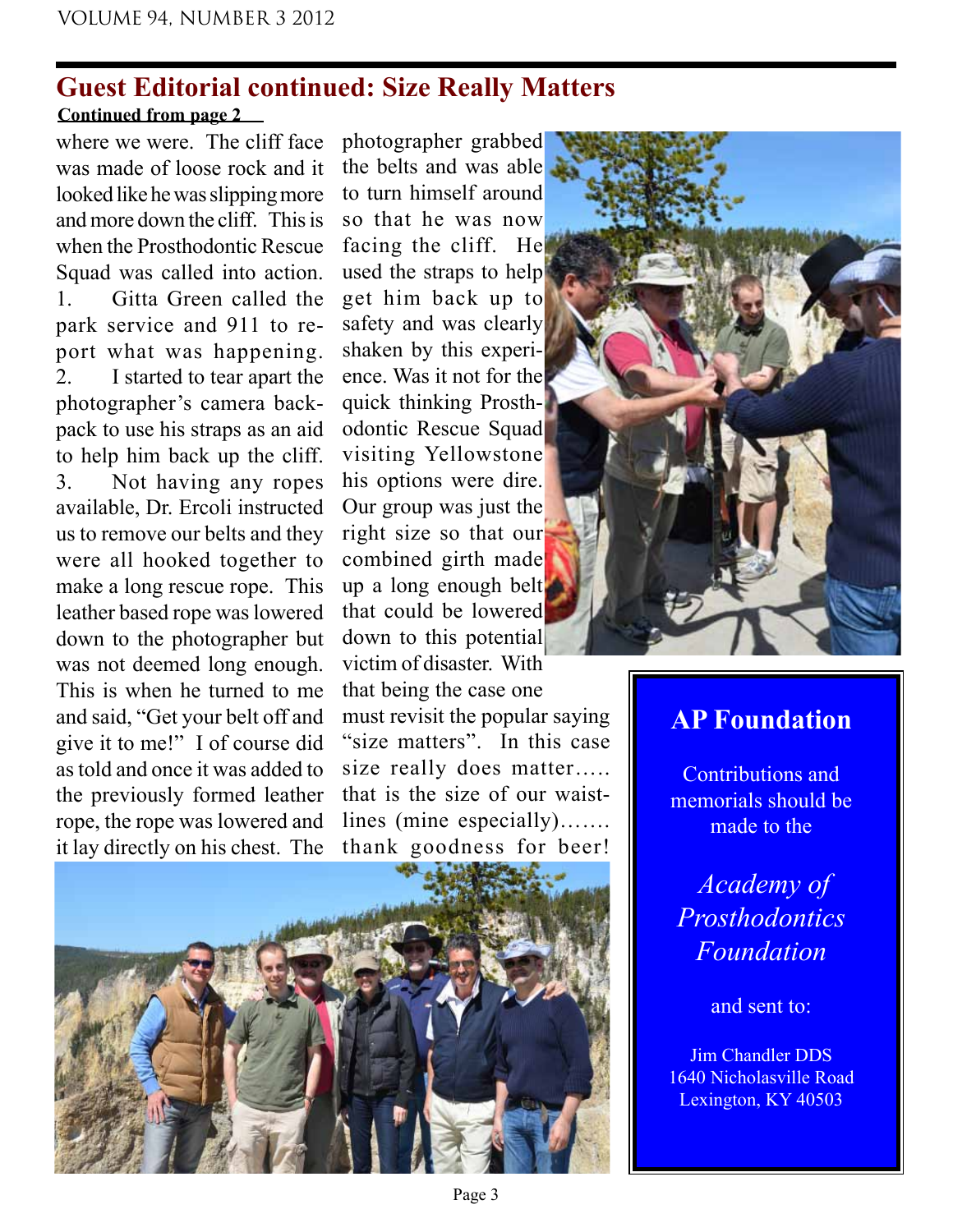# VOLUME 94, NUMBER 3 2012 AP NEWSI ETTER

# **Presidential Comments by Tom Taylor**



Time has flown since our spectacular meeting in Jackson Hole. What an amazing program HP Weber and his committee put together for us. And what a wonderful place Jackson Hole was. Margaret and I just loved the camaraderie and fellowship of the meeting.

As we look ahead to Maui I know that Sree Koka and his committee have been burning the midnight oil putting the 2013 program together. The list of speakers Sree has shared with me is both impressive and exciting. It will be a meeting you don't want to miss. Steve Campbell and his blue ribbon corporate sponsorship committee of Jonathan Ferencz, Tom McGarry and Roy Yanase are working extremely hard to make the Maui meeting a financial success; My thanks to them for their efforts on our behalf during these tight e c o n o m i c times. I also wish to thank Eben Yancey and his RES staff for their utmost professionalism in managing the

affairs of the Academy. Nicole Bengtsson of RES assures me that our Maui venue and our social activities will be both enjoyable and memorable. Margaret and I look forward to seeing you all there. And by way of reminder, there will be no neckties permitted at the 2013 meeting in Paradise. That is my one and only presidential mandate to the fellowship.

Dave Brown and the Nomenclature Committee have been hard at work on the revision of the Glossary of Prosthodontic Terms and we look forward to the new edition coming soon.

The members of Council have made progress in addressing the 5 initiatives of the new strategic plan and this continues into the future. A specific task

that Council will address at the November interim meeting is the committee structure of the Academy. Are there committees that we need to create to further our strategic plan? Are there committees that could be combined to decrease duplication of effort? Or, are there committees that have served past their usefulness and have become inactive? These questions will lead our November discussions and we will present our recommendations to the fellowship in April.

As past president Steve Eckert said last year, these are great times for prosthodontics! I truly believe that we have grown into the greatest of all specialties and our future is so bright. We have seen unprecedented increases in the level of interest senior dental students are showing toward prosthodontics. This interest has resulted in a very surprising and pleasing increase in the applicant pool for prosthodontic residency programs. This increase in the pool of applicants has become a serious challenge for our program directors to manage and at times places the exceptional candidate at a distinct disadvantage in the selection process. It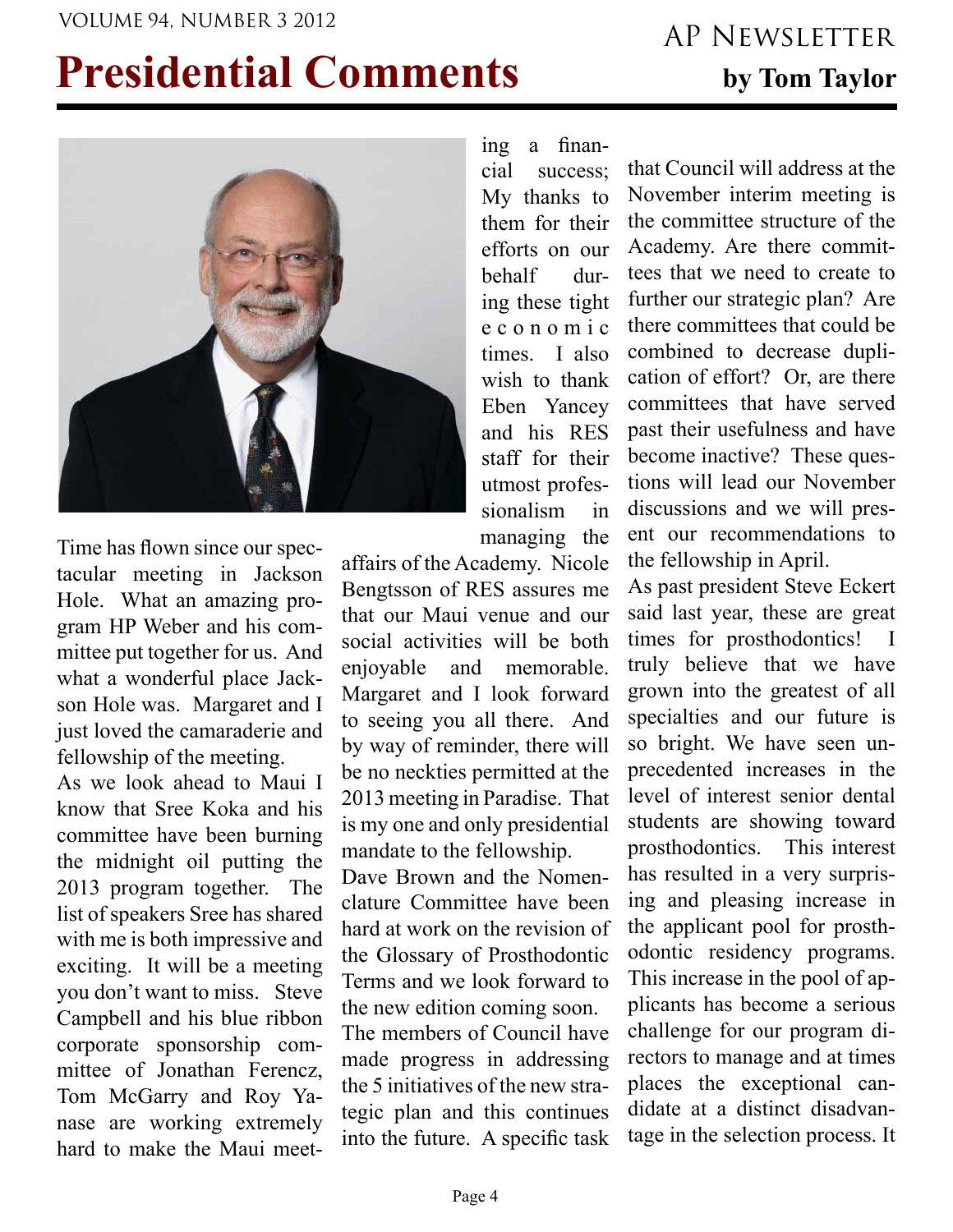#### **Presidential Comments Continued from page 4**

looks to me like it's time that the specialty of prosthodontics and our educational leaders reconsider the possibility of participation in the Match program offered by the American Dental Education Association. This would level the playing field for applicants and make the process much more user friendly.

The leadership of prosthodontics and the Academy is assured if we can just keep abreast with (or take the lead in?) emerging technology. Members of the Academy are actively involved with digital dentistry from digital impression making to digital diagnostics and treatment planning to digital complete dentures. These leadership roles are important to the Academy and to prosthodontics in general.

In closing, I am extremely humbled and very, very proud to be serving as President of this great organization. As we complete the year and meet again in Maui I look forward to renewing old friendships and creating new ones. That to me is what this Academy is all about - Fellowship. Thank you again for giving me the honor of serving as your President for 2012-2013.

# **Fellows in the News**



**Dr Tom Taylor - AP President 2012-2013**

AP Fellow and Academy President Dr. Tom Taylor, Head of the UConn School of Dental Medicine's Prosthodontics Division has been selected to receive the Neag Medal of Honor this April at the UConn Health Center's annual White Coat Gala. This Medal is awarded to outstanding individuals who have made leading contributions in the field of health care. Recipients of this prestigious award are selected based on their legacies in treatment, education, public outreach and philanthropy. The Neag Medal is truly a tribute to Tom's remarkable contributions in these areas – of which I know you are aware.

The White Coat Gala will take place on Saturday, April 20th, 2013 at the CT Convention Center in downtown Hartford. It will be an elegant black tie, wine pairing dinner, featuring silent and live auctions, as well as live entertainment. Tickets are \$250 per person, or \$500 which includes an invitation to the VIP reception.

Congratulations Dr Taylor.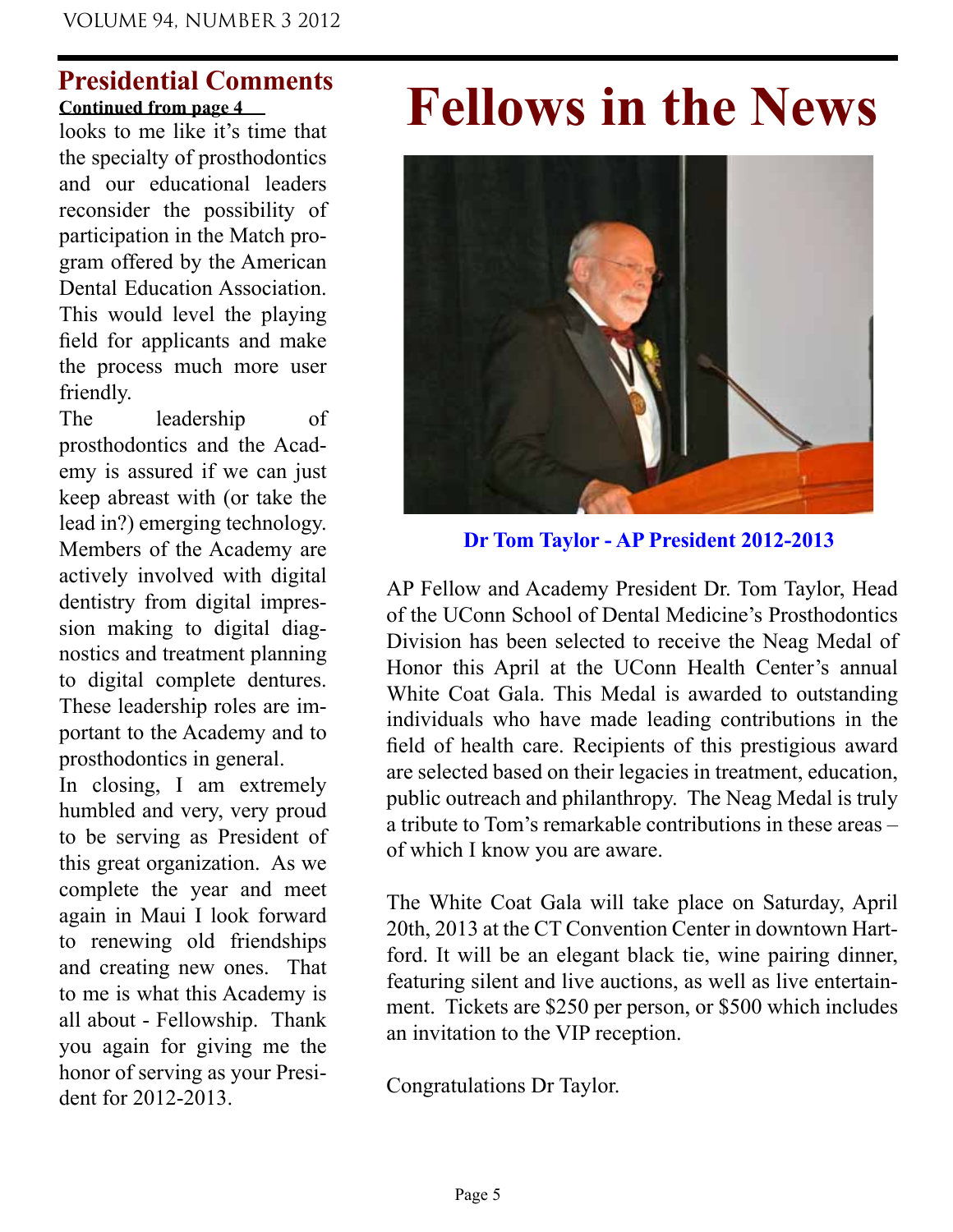#### VOLUME 94, NUMBER 3 2012 AP NEWSLETTER

# **Secretary-Treasurer Notes** by James Taylor



As I serve in the role of Secretary-Treasurer, I realize that I stand on the shoulders of Academy giants who have gone before me, who toiled tirelessly in this role to ensure that the machinery of the Academy ran invisibly and smoothly, while simultaneously contributing to the strategic deliverables at the Executive Council table. As Sree mentioned in the last Newsletter, "previous Secretary-Treasurers [had] told [him] that this position brings with it a need to know and understand the Academy like no other position." Having served three years already on Executive Council and supported the S-T position in action, I can attest that this is true. Indeed, my strong feeling is that this position provides a level of

knowledge of the Academy that every AP President should have. Hence, I shall be proposing to the Academy that, following my tenure in this position, it become a one-year position through which all AP Councilors pass before becoming the AP V-P, so as to ensure that they have all the tools necessary to succeed in the very complex position

that is the Presidency of this Academy. And, with the implementation of RES as our full-spectrum professional management (with their established accounting, clerical, legal and meeting planning capacities) now complete, the old mantra of "the S-T is the business continuity of the Academy" is clearly no longer valid. But more on that at another time.

To irreverently misquote an overused Shakespearean passage, I come to praise Sree, not to bury him; he leaves very big shoes to fill, as Steve did before him. Indeed, in addition to undertaking my primary duty of overseeing the business of the Academy on behalf of our President, I intend to carry on whence Sree left off in our Spring 2012

Newsletter, asking the timely and necessary existential questions regarding our Academy. While, as he mentioned, there seems to be an unspoken taboo towards publicly discussing such things, we must seek the reality of these issues in our collective heart of hearts and informed by a clear understanding of our balance sheets, lest our beloved Academy go gentle into that good night whilst we stand watching in astonished dismay.

I echo Sree's comments regarding the results of a cold hard look at that which our Academy actually produces. Firstly, there is the GPT, which is our international face to the Prosthodontic community, and yet depends on the sustained cyclical efforts of a stalwart few. To borrow from the words of Sir Winston Churchill as he spoke of the Battle of Britain, "never in the field of [organized Prosthodontics] has so much been owed by so many to so few." And it consumes negligible Academy financial resources.

Next, of course, there is our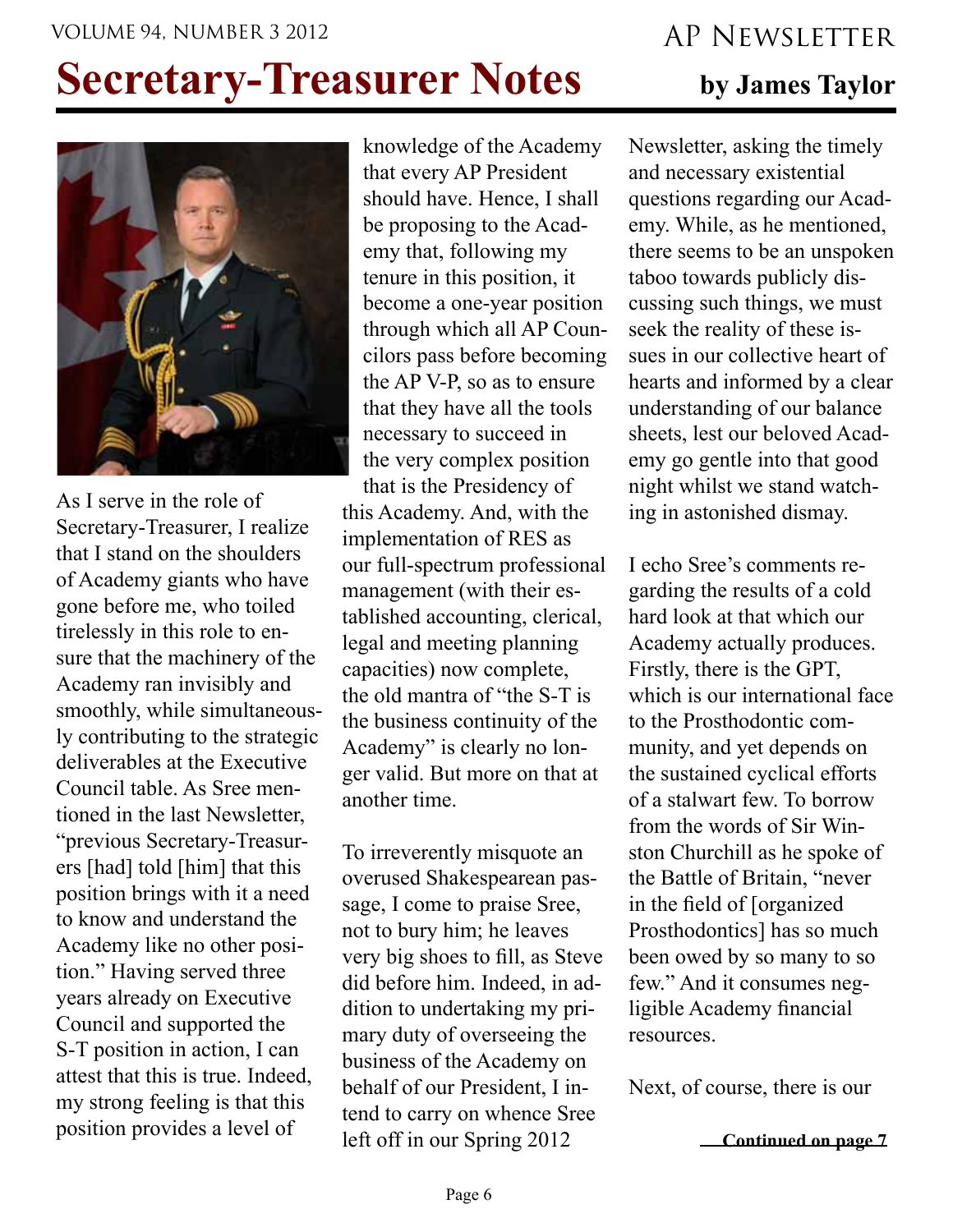#### **Secretary-Treasurer Notes Continued from page 6**

annual Scientific Meeting; for me, our 2012 Scientific Meeting was by far the finest Prosthodontic or interdisciplinary meeting I attended that year. However, our meetings require significant corporate underwriting, in an era when such lines of funding are significantly stressed. Thus, I think none amongst the Academy Fellows will dispute that Sir Winston's comments above also clearly apply to past and present members of our Corporate Liaison Committee, as they expend significant amounts of their time, energy and hard-earned personal political capital on our behalf to ensure the funding of our meetings and, by extension, the well-being of our Academy.

These two lines of business are clearly and directly linked to the AP's five strategic activities, which Fellows will recall are: ethical standard

bearer of the specialty, advisory body to dental industry, mentor of emerging prosthodontic leaders, maintainer of the GPT, and presenter of a (the?!) premier meeting in the field of Prosthodontics. They are also in keeping with the fact that we are an international Academy, with clear global influence, albeit administratively and physically based in the continental United States (despite what an outside observer might discern from the geographic adventurism of our next two Annual Meetings).

Finally, there is the Outreach Program, regarding which I shall agree with Sree that, despite its commendable altruism, does not actually represent a strategic activity of our Academy. To wit, under the aegis of the



**New Active Fellows: Drs Brian Kucey, Robert Wright and Mike McCracken** Page 7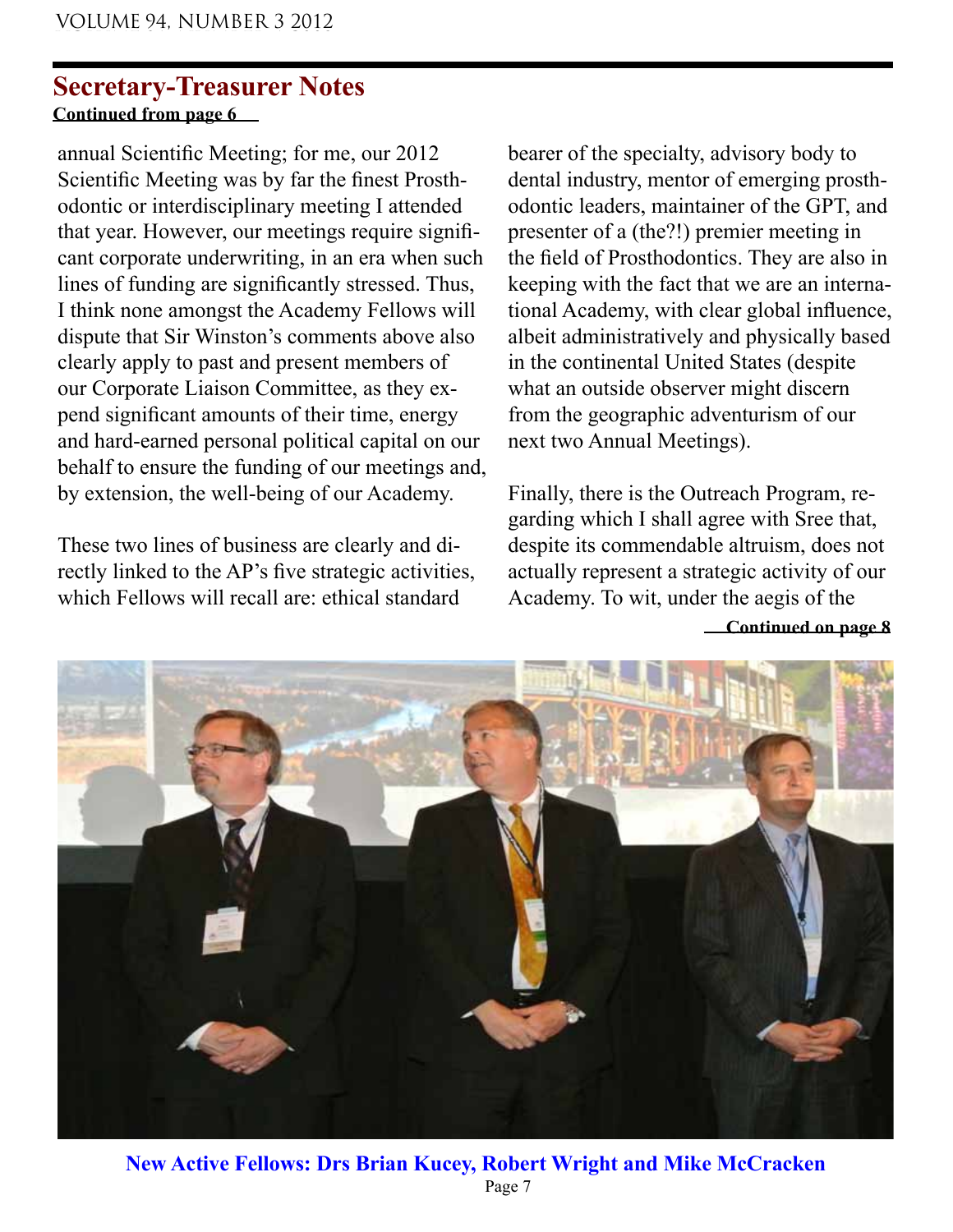#### **Secretary-Treasurer Notes Continued from page 7**

Outreach Program, now graciously funded by and through the AP Foundation, our Academy of international leaders in Prosthodontics simply augments a primary mission of the US Public Health Service through the hands-on provision of removable prostheses to Native Americans in the continental US.

As Recording Secretary, I had the privilege of assisting Sree in managing the transition of the AP administration to an established health organization management company, namely RES, thus following the model of every other academy of which I am a member, less of course those like the ACP which have reached a size whereby they have their own permanent office and integral staff; but ACP, of course, is an organization with an exponentially greater scope and scale of activity than that to which the AP aspires. Indeed, in engaging RES, we are following the successful lead of the International College of Prosthodontists, of which many of us are also members. With this evolution, of course, comes an evolution in the Secretarial roles of the Academy. Indeed, as you'll recall

from our last Business Meeting, the Recording Secretary position has been retired. And, the Secretary Treasurer role has evolved to one of oversight of the RES staff as they undertake the administration of the Academy, while personally retaining responsibility for our key fiduciary duties, principally financial and legal, on behalf of our President. I know that the Admiral commanding the Royal Canadian Navy and his strategic staff would tell us that running a Navy with global reach doesn't involve having one's own hand on a wrench in the engine room of a frigate. The current iteration of the Secretary-Treasurer position will not involve undertaking the functions of clerk, bookkeeper, scribe or concierge, but will involve oversight of those hired to undertake those roles on behalf of our Academy. Given my current "day job" of running a national oral health care delivery system that functions in some capacity on six continents and their surrounding oceans, and my previous position (which in US military terminology would likely be described as Joint Deputy Surgeon General) which involved the day to

day oversight of 6500 military and civilian personnel operating around the world, including theatres of combat, in an organization with a \$425M annual operating budget (not including payroll and infrastructure), I hope to be up to the task.

In closing, just a reminder from our AP meeting organizer at RES, Nicole Bengtsson, regarding our 2013 meeting at the Sheraton Maui Resort & Spa, April 16-20, 2013: -the AP Group Rate is US\$205 per night plus tax -please mention that you are a delegate to the Academy of Prosthodontics meeting to receive the group rate -you are encouraged to book your hotel arrangements at your earliest convenience to ensure the group rate -please contact Nicole at RES  $(nicole@res-inc.com)$  if you need any assistance or have any questions

Hotel information: Sheraton Maui Resort & Spa 2605 Kaanapali Parkway Maui, HI, 96761 United States Phone: (808) 661-0031 Fax: (808) 661-0458 http://www.sheraton-maui.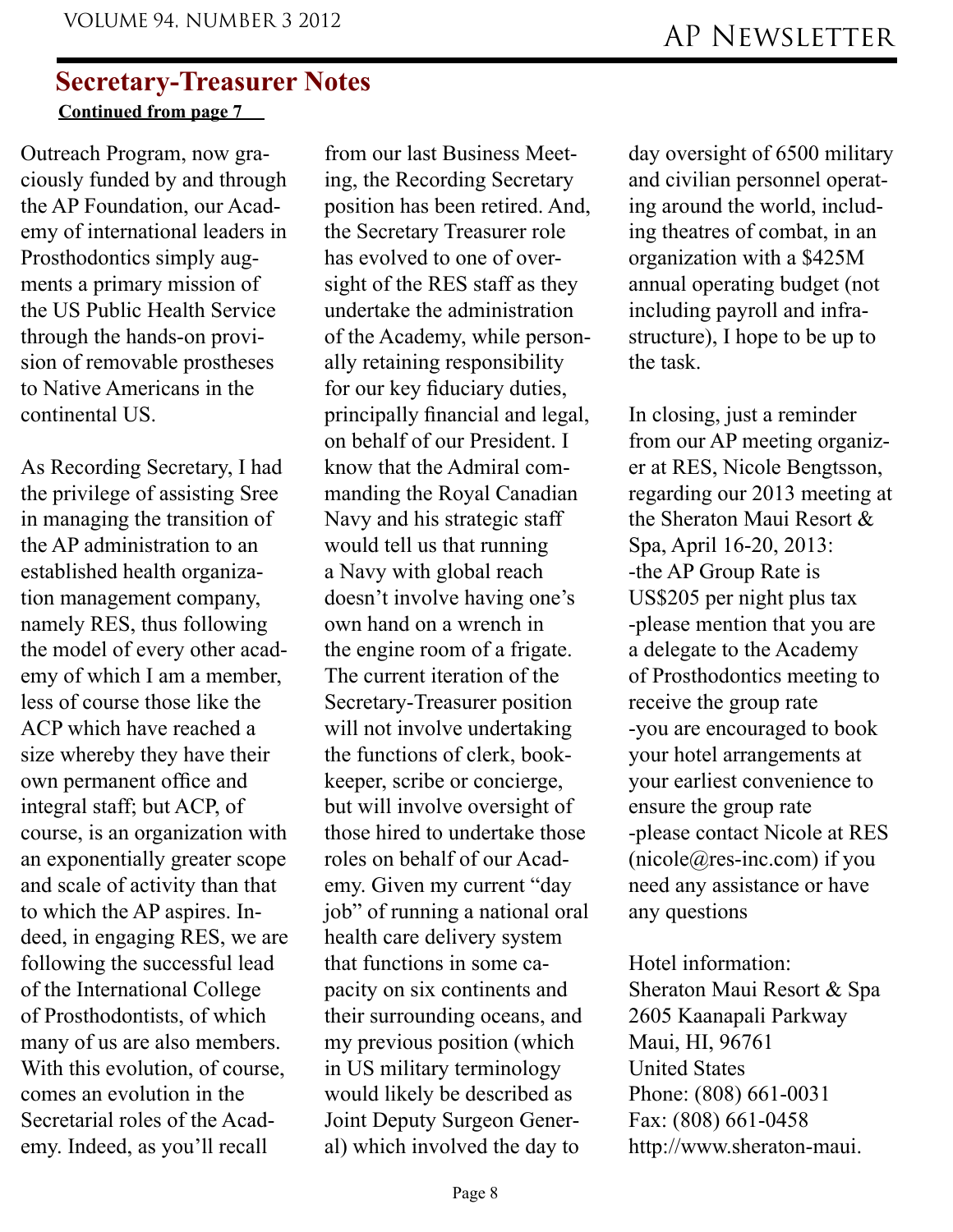**Continued from page 1**

and Dr. Terry Walton with the annual installation ceremony. With heavy hearts, we remembered the passing of Dr. Dewey Bell and Dr.Doug Wendt.

Presiding Fellow, Dr. Kenneth Malament gave a warm welcome to keynote speaker Dr. Kenneth Kornman who discussed the role of inflammation in chronic diseases of aging as well as the role of periodontitis and periodontal therapy in systemic inflammation. This enlightening presentation provided clinicians with insight into the impact of inflammation on our systemic health. Dr. Leslie Laing presented her research on the use of green tea for the management of xerostomia and the antifungal effect of licorice root extracts. Academy Fellow Dr. Lawrence Brecht gave an excellent presentation as he is known to do, on the benefits of interdisciplinary virtual digital planning and prosthetic driven mandibular reconstruction and rehabilitation. He highlighted the importance of the role the prosthodontist

plays in the care of "The Forgotten Patient". After the break, Academy Fellow Dr. Carol Lefebvre took over presiding duties for the remainder of the session and participants were treated to Dr. Frauke Muller's presentation on the management of the multi-morbid patient. The concept of "reasonable/feasible principles" was discussed as it relates to the "oldest old and frail geriatric patients". Associate Fellow Dr. Robert Taft presented an excellent paper on the application of advanced digital technologies in forensic craniofacial reconstruction. Members of the audience were impressed by the state of the science in this rapidly evolving field. The morning session concluded with Dr. Susanne Scherrer presenting the state of affairs on zirconia restorations. The international perspective on a variety of prosthodontic topics provided the audience with an excellent start to the 94th Scientific Session. Academy Fellows spent the better part of the afternoon at the First Business meeting while invited guests enjoyed the beautiful surroundings.

Academy Past President, Dr. Stephen Campbell was the Presiding Fellow to start the day on Friday. Drs. Martha Somerman (Director of the NIDCR), Academy Past President Dr. Gary Goldstein and Academy Fellow Dr. Clark Stanford were available for a panel discussion after their stimulating presentations that discussed research topics funded by NIDCR,



**Drs Clarke Stanford, Martha Somerman, Gary Goldstein**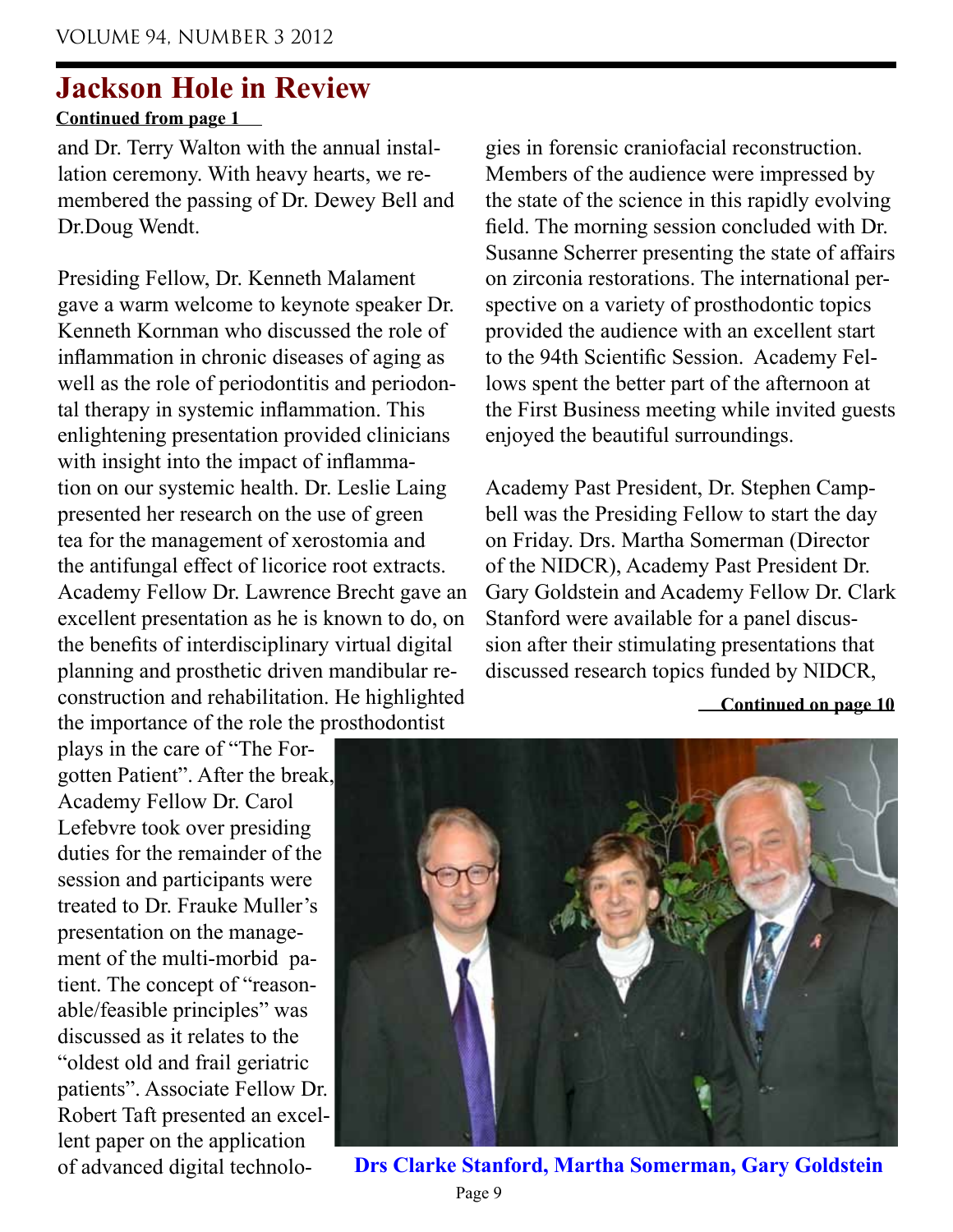**Continued from page 9**



the challenges associated with the types of research projects that are funded by NIDCR and the role of prosthodontists in the emerging areas of translational sciences. This format leant itself to a healthy debate on the predicament of dental clinical academics as they continue juggle the heavy demands of teaching, research and service. Presiding Fellow Dr. Stephen Riedy led the next session which featured Dr. Francois Roulet as the first presenter. His presentation focused on the appreciation of adhesion as a prerequisite for minimally invasive restorations. Academy Fellow Dr. Jack Gerrow as the Registrar of the National Examining Board of Canada enlightened the audience with the current challenges faced by North American Licensing bodies in assessing and measuring competence of dentists graduating from non- American or Canadian schools. Academy Fellow Dr. Lily Garcia discussed Associate Fellow Dr. Mijin Choi's paper on the use of ultrasound imagery in dental implant site diagnosis, treatment planning and surgery. Associate Fellow Dr. Hiroshi Hirayama concluded the morning session with his presentation on digital prosthodontics as it impacts clinical practice today and in the future.

**Continued on page 11** The social outing organized for this meeting was exceptional. Academy Fellows and guests were first treated to dinner at a restaurant in close proximity to the hotel, followed by guided private tours of the Grand Teton National Park. Groups of 6-10 set out in large comfortable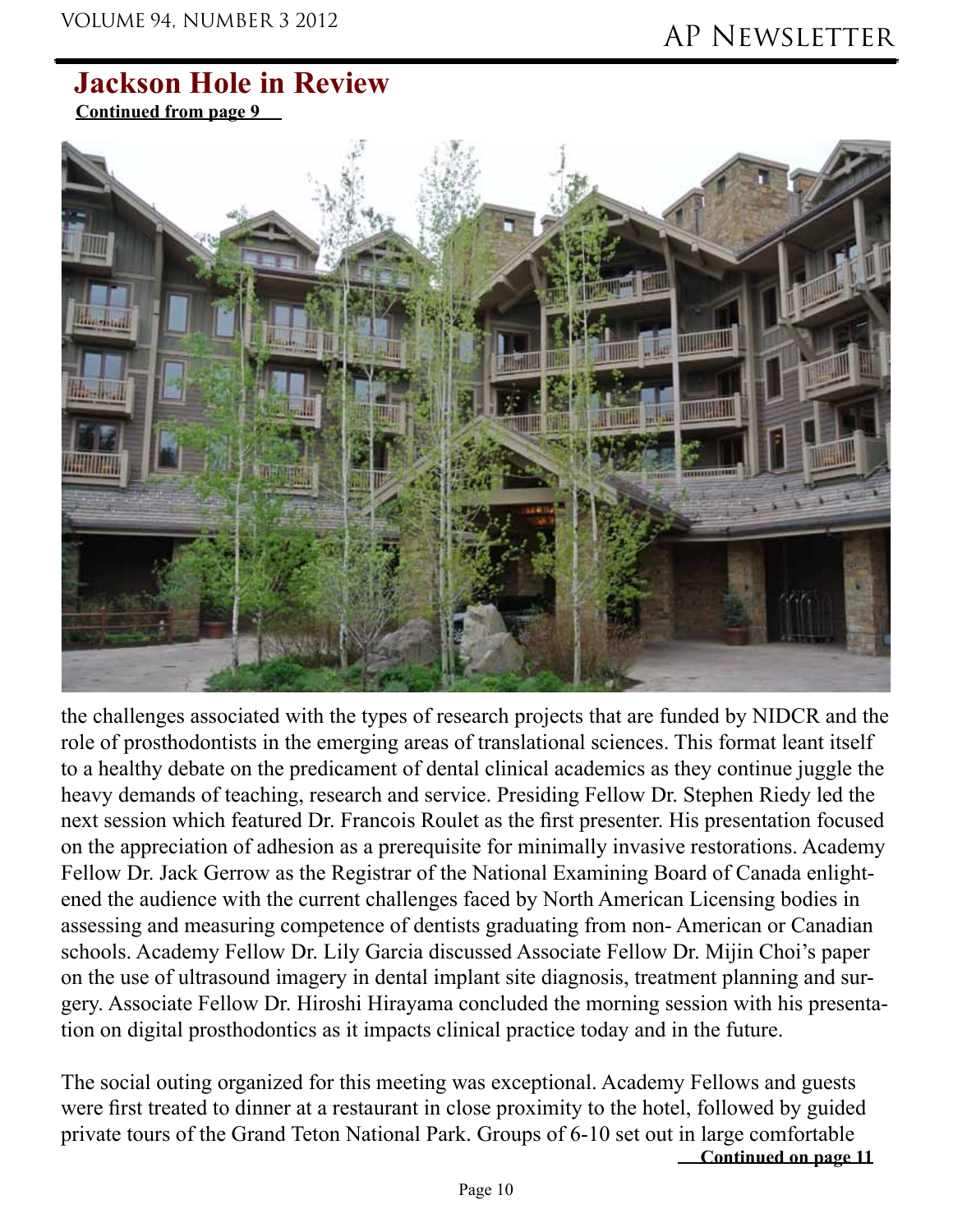**Continued from page 10**

vehicles driven by knowledgeable guides who showed guests various sites in the park. This allowed us to come close to an incredible variety of wild life that resides in the area. We saw bison, moose, sheep, deer, beavers and different species of birds in their natural habitat. It was a tremendous opportunity to experience this spectacular landscape.

Presiding Fellow Dr. Carl Driscoll was in charge of the first session on Saturday. Dr. Nelson Silva presented a paper on the development of new ceramic concepts as well as future directions in ceramic and high performance polymers research. Dr. Don Curtis reminded participants of the challenges confronting teaching academics in identifying the misinformed from the uninformed student based on his research at UCSF. Academy Fellow Dr. Kent Knoernschild was his inimitable self with his presentation on dental implant outcome generalizations. He meticulously and critically appraised the literature to draw his practical conclusions as they relate to patient care. The first session on Saturday concluded with Academy fellow Dr. Jonathan Ferencz discussing the development of high strength ceramic systems that have been used for fixed partial dentures. This paper examined the clinical performance of these materials and introduced novel approaches to enhance their clinical success. The second half of the morning session started with Mr. Michael Girard discussing his experience with the dynamic changes occurring in the dental

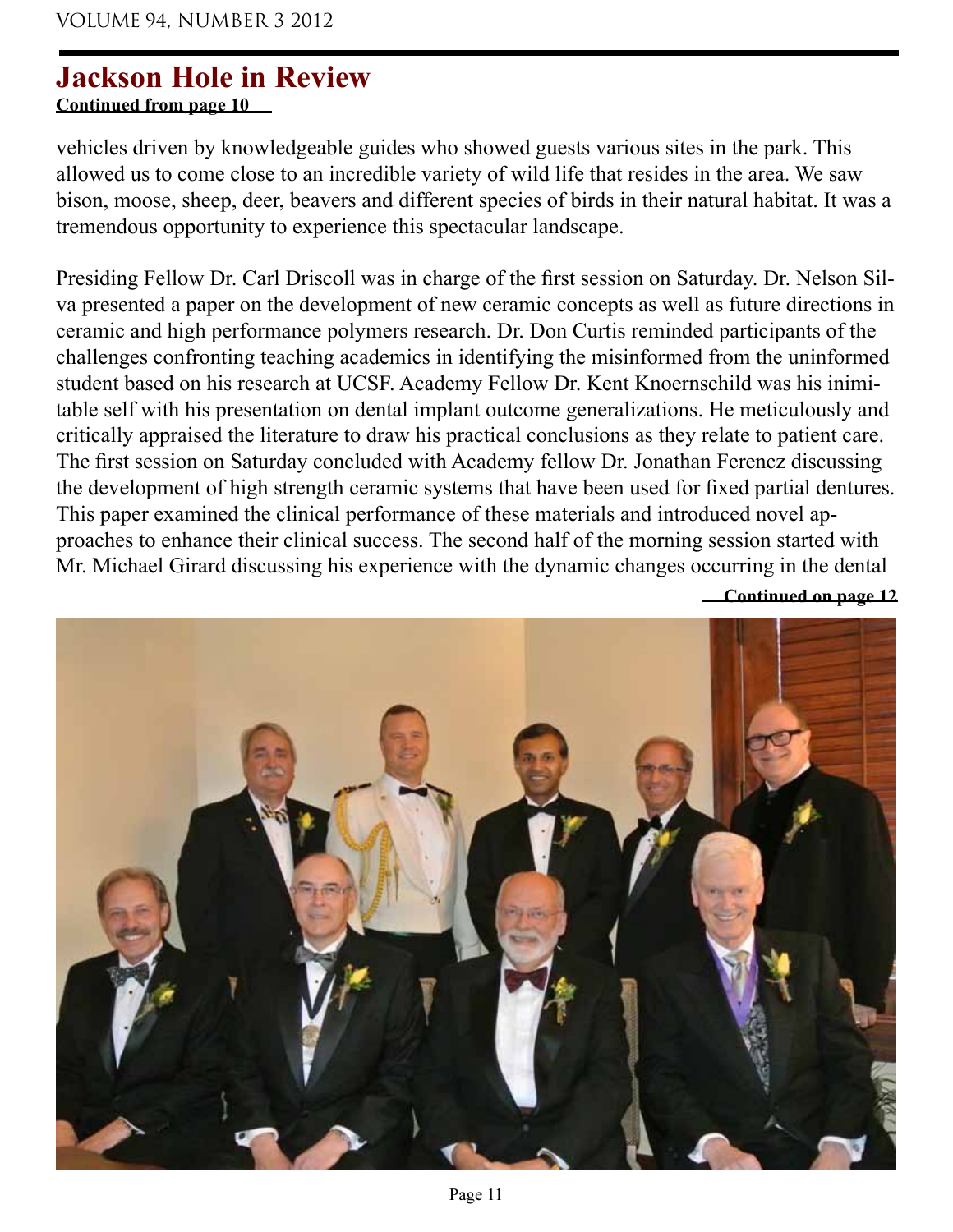**Continued from page 11**



technology industry and the impact thi sis having on traditional dental laboratories. This was followed by Past President Dr. Gary Rogoff discussing Dr. German Gallucci's paper on the role of dental digital technologies in implant prosthodontics. Academy Fellow Dr. Harold Preiskel was asked to discuss Dr. Kumar Shah's novel research on using implant restorations that are not cement or screw-retained. The morning concluded with Dr. Ana Diaz-Arnold's discussion of the paper presented by Dr. Petra Guess on minimally invasive preparation designs and recommended ceramic thicknesses. The President's Reception followed by the Installation Banquet concluded this day as Academy Fellows and guests enjoyed a memorable evening in celebration of Dr. Steven E. Eckert's Presidency.

The final day of the 94th Annual Scientific Session was introduced by Presiding Fellow Dr. Thomas McGarry. Academy Fellow Dr. Brian Fitzpatrick discussed Dr. David Chvartszaid's paper on the experience and opinions of dentists in Ontario, Canada with implant related complications. Dr. Cortino Sukotjo presentation followed and was discussed by Academy Fellow Dr. Robert Kelly. This paper focused on the mechanism of the corrosion process of different implant surfaces. Academy Fellow Dr. Lisa Lang discussed Dr. Samantha Siranli's presentation on the clinical challenges associated with implant prosthodontics in the esthetic zone. Academy Fellow Dr. Sree Koka concluded the first session with a brilliant and pragmatic account on what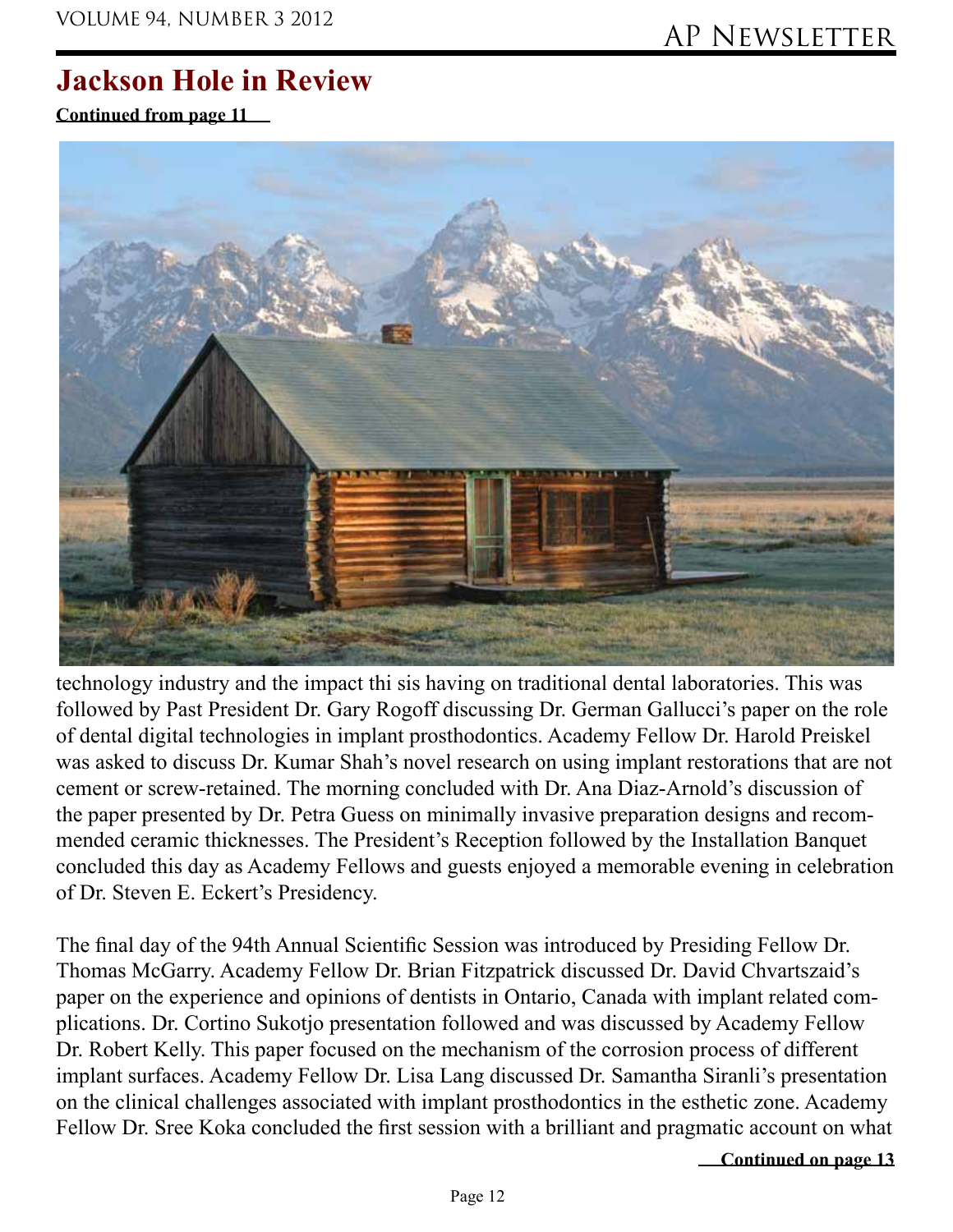### **Continued from page 12 Jackson Hole in Review**

clinicians need to be aware of with respect to the pathophysiology of bisphosphonate-induced osteonecrosis of the jaw. Past President Dr. Rhonda Jacob presided over the last session of this meeting. After a brief introduction to the 2013 meeting in Hawaii, Academy Fellow Dr. Ben Wu presented his innovative research on the development and use of an intraoral hearing device. A paper on the indications and applications of sonic handpiece technology in implant prosthodontics was presented next by Academy Fellow Dr. Carlo Ercoli. Academy Fellow Dr. Ichiro Nishimura's paper on the evolution of biopsychosocial networks in humans was a fitting way to conclude the scientific session on Sunday. This meet-



ing distinguished itself with the high calibre of presentations over the four days.

As Academy Fellows gathered for the second Business meeting, many guests were getting ready to embark on a vacation to explore the region or for their return home. All

participants were left with feelings of anticipation looking forward to being together once again in April 2013 in Hawaii, for the Academy of Prosthodontics 95th Annual Scientific Session.

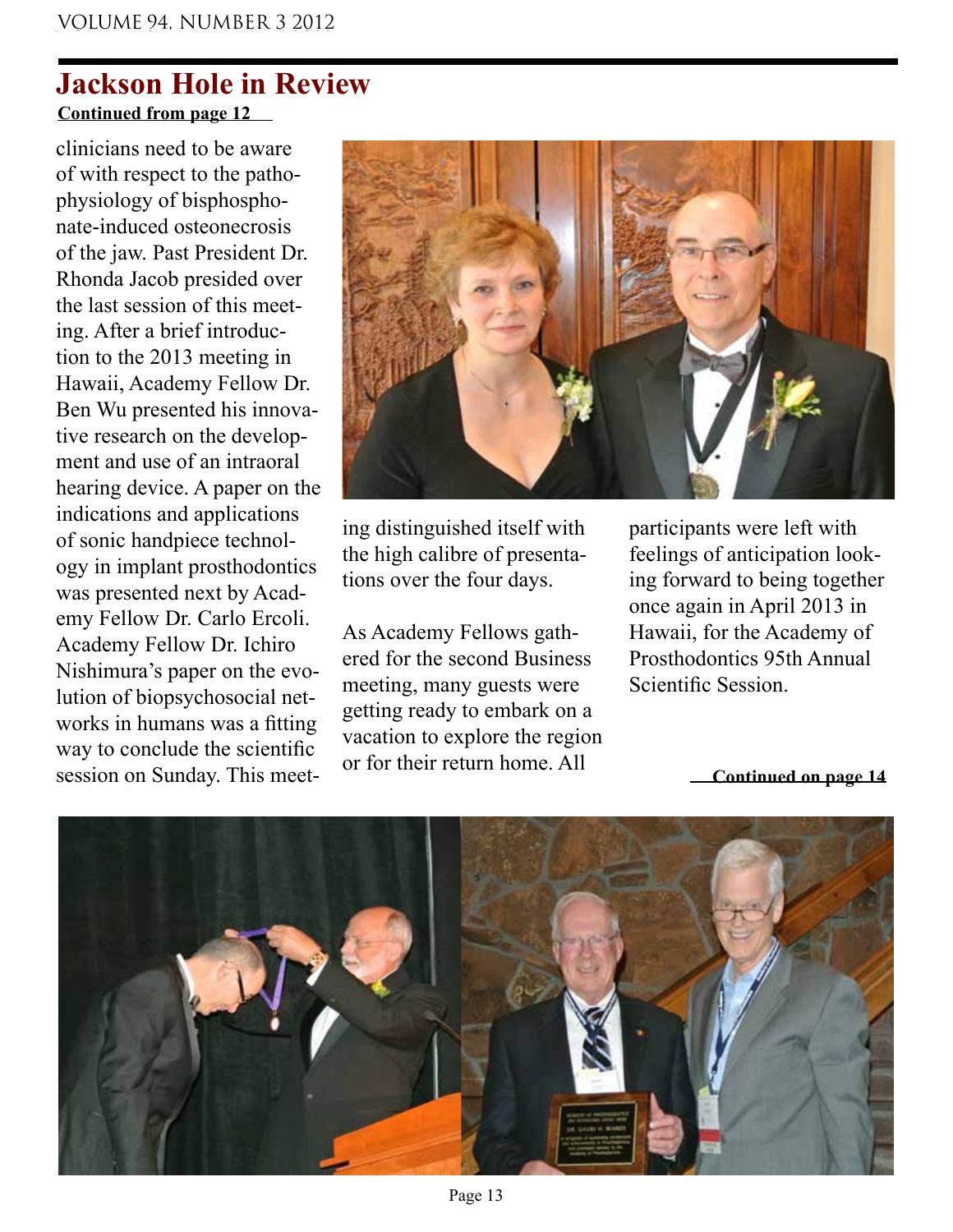**Continued from page 13**



**New Associate Fellows: Drs Radi Al-Masri, Nadim Baba, Hiroshi Hirayama, Julie Holloway, Robert Taft and Terry Walton**



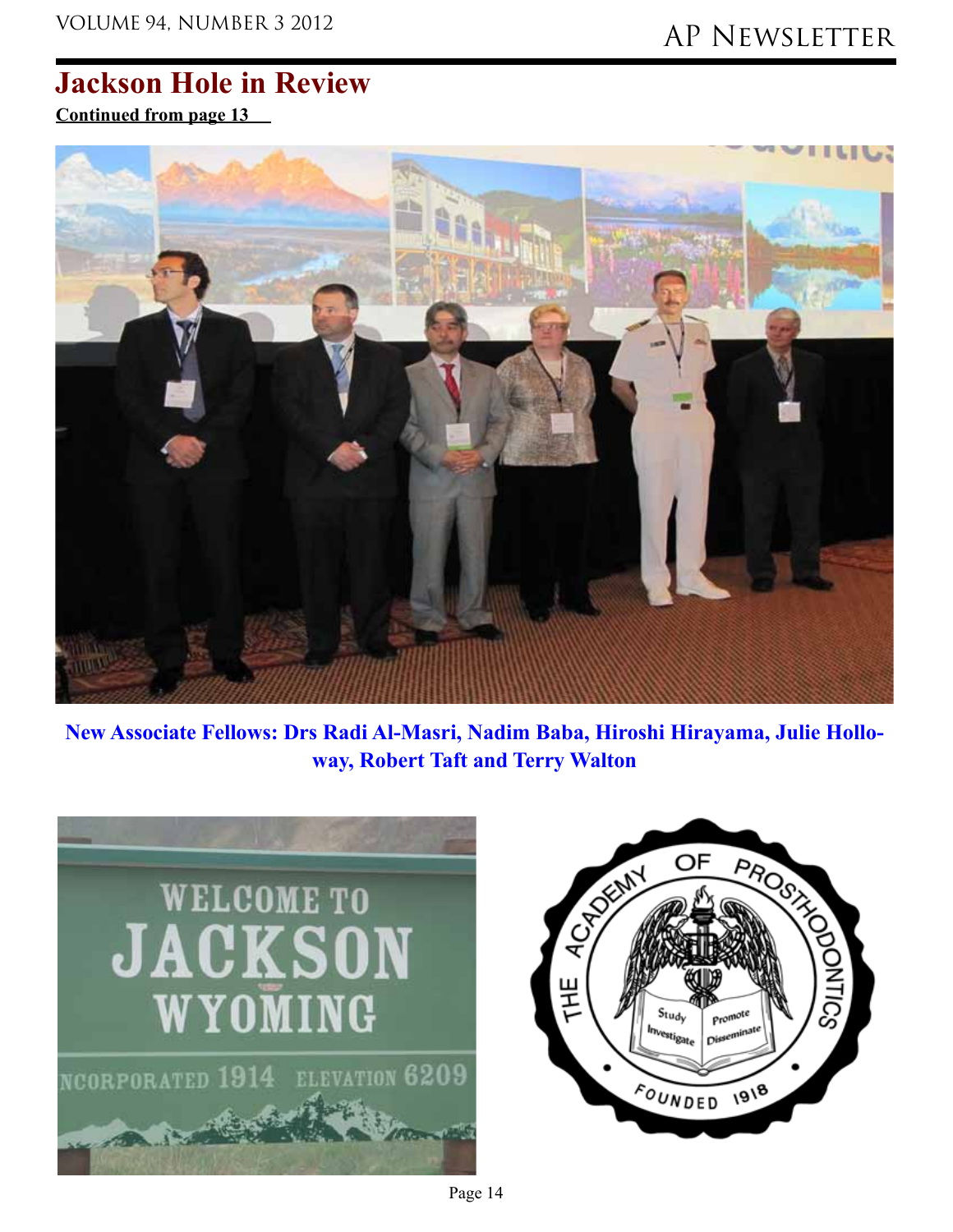# **Fellows in the News**



# **Dr Kent Knoernchild Elected CODA Chair**

**First Prosthodontist to Hold the Position**

AP Fellow Dr. Kent Knoernschild has become the first prosthodontist to be elected Chair of the Commission on Dental Accreditation. The Chair represents the Commission to the ADA, as well as the dental health care community and the public at large. The Chair also presides at all meetings of the Board of Commissioners, which reviews accreditation recommendations, makes accreditation decisions, and sets policy for the Commission.

"The Commission has broad representation from all areas of dentistry — general dentistry, advanced specialty education, dental allied and dental laboratory groups," said Dr. Knoernschild. "I've gained valuable perspective from collaboration with the commissioners over the last three years, and I'm honored to have been elected by them to serve."

Congratulations to Dr. Knoernschild! Read more on GoToAPro.org.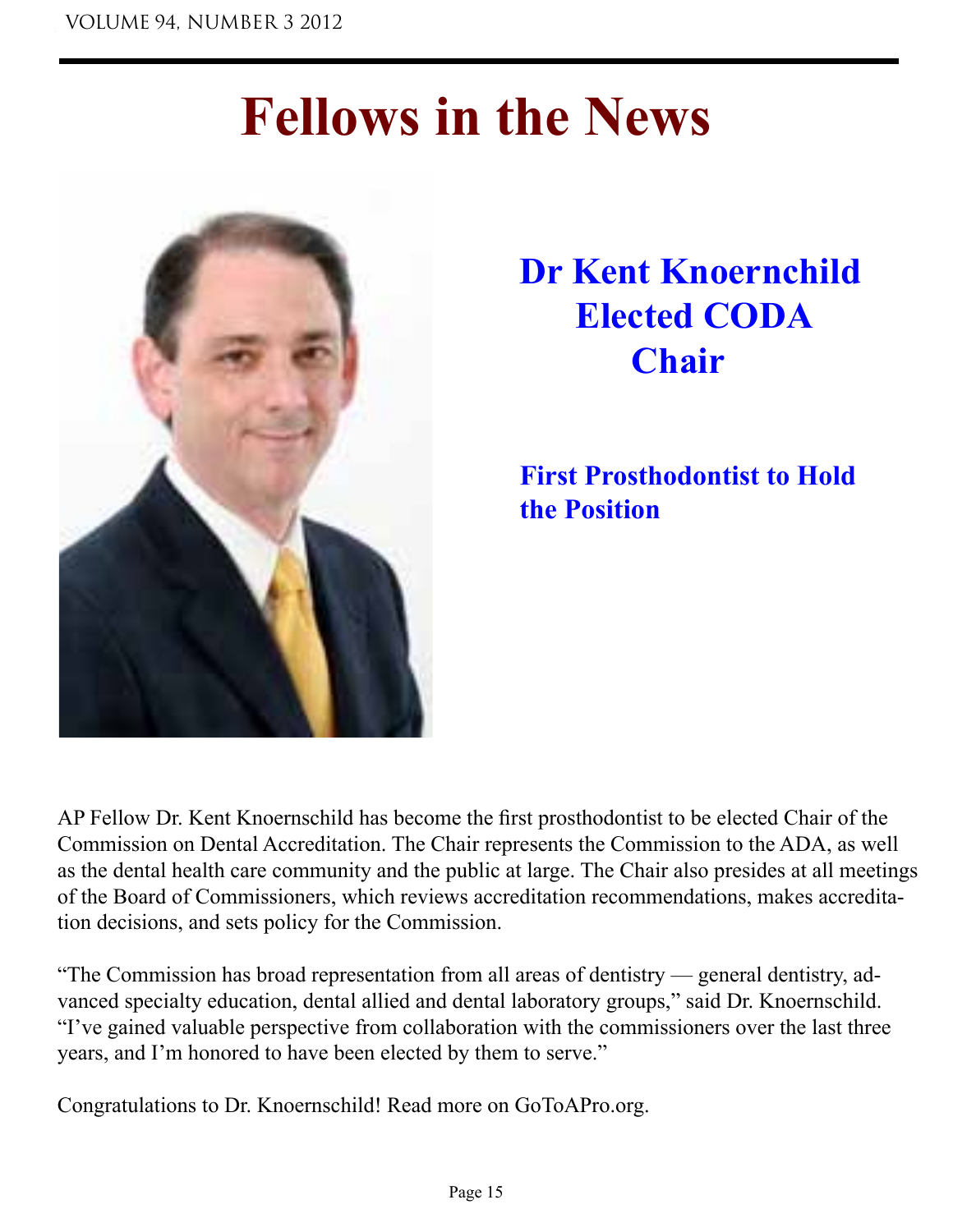# **AP Mission Statement**

### **Mission:**

To provide key knowledge and leadership in prosthodontics

### **Strategic Initiatives:**

- The Academy of Prosthodontics will be recognized as the ethical standard bearer for the specialty (Be the moral compass of prosthodontics)
- Provide an advisory board to the prosthetic dental industry
- Be the mentors to emerging prosthodontics leaders
- Maintain and expand the Glossary of Prosthodontic Terms
- Present a premier prosthodontic meeting

### **Goals:**

- The Academy of Prosthodontics will be recognized as the ethical standard bearer for the specialty (Be the moral compass of prosthodontics)
- o Dedication to ethics in research, documentation of outcomes and treatment of patients
- o Establish moral and ethical goals in the evolving prosthodontic practice
- o Communication of ethical concerns
- o Documentation of anticipated outcomes to assist in treatment planning based upon these outcomes
- Provide an advisory board to the prosthetic dental industry
- o Offer industry access to selected academy members in brainstorming sessions conducted during the annual session
- Be the mentors to emerging prosthodontics leaders
- o Be the organization in prosthodontics that develops through mentoring the next generation of leaders of the specialty
- Maintain and expand the Glossary of Prosthodontic Terms
- o Remain the organization that finalizes the ongoing editions of the GPT
- Present a premier prosthodontics meeting
- o Promote the art and science of prosthodontics to the profession and the public
- o Disseminate knowledge concerning prosthodontics throughout the profession
- o Encourage study and investigation of the various phases of prosthodontics and related subjects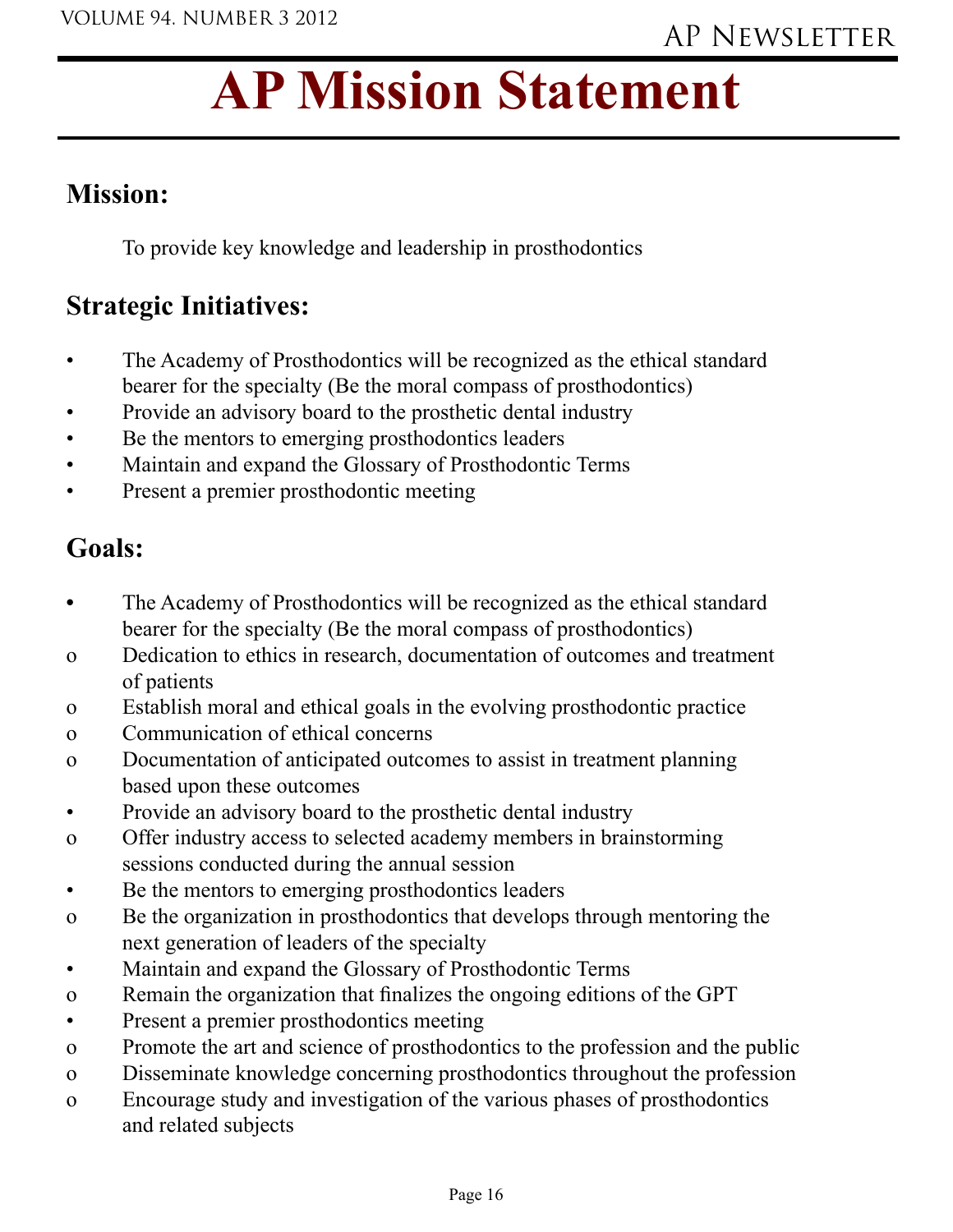## **AP Mission Statement**

**Continued from page 16**

## **Objectives and Timelines:**

- **•** Academy of Prosthodontics will be recognized as the ethical standard bearer for the specialty (Be the moral compass of prosthodontics)
- o Provide the Academy with the accepted definitions of terms that provide the basis for medical/dental ethics (GPT)
- o Identification to the prosthodontic community of ethical issues in research, clinical documentation and patient care (annual session)
- o Discuss issues of disclosure and conflict of interest specifically as this relates to the dental industry
- $\Box$  Timeline: May 2012 will provide guidelines to speakers to include discussion of anticipated outcomes when clinical presentations are given
- $\Box$  Timeline: June 2012 possible inclusion of definitions for terms autonomy, non-malfeasance and beneficence
- Provide an advisory board to the prosthetic dental industry
- o Offer industrial supportors access to seleced academy members in brainstorming session(s) conducted during the annual meeting
- $\Box$  Timeline: Conceptual introduction May 2012 and ongoing
- Be the mentors to emerging prosthodontics leaders
- o Maintain ongoing leadership development programs such as the Associate Fellow breakfast and the Associate and Life Fellow luncheon
- $\Box$  Ongoing
- o Create opportunities for direct communication with current and past leaders of the Academy
- $\Box$  Program initiated but not yet operational, anticipate timeline of Summer 2012
- Maintain and expand the Glossary of Prosthodontic Terms
- o Leadership in the creation and editing of current and future versions of the GPT
- Next edition due Summer 2012
- Present a premier prosthodontics meeting
- o Provide a scientific session that meets or exceeds standards for prosthodontics meetings that will include issued related to ethics, evidence based dentistry and modern prosthodontics practices
- $\Box$  May 2012 and ongoing